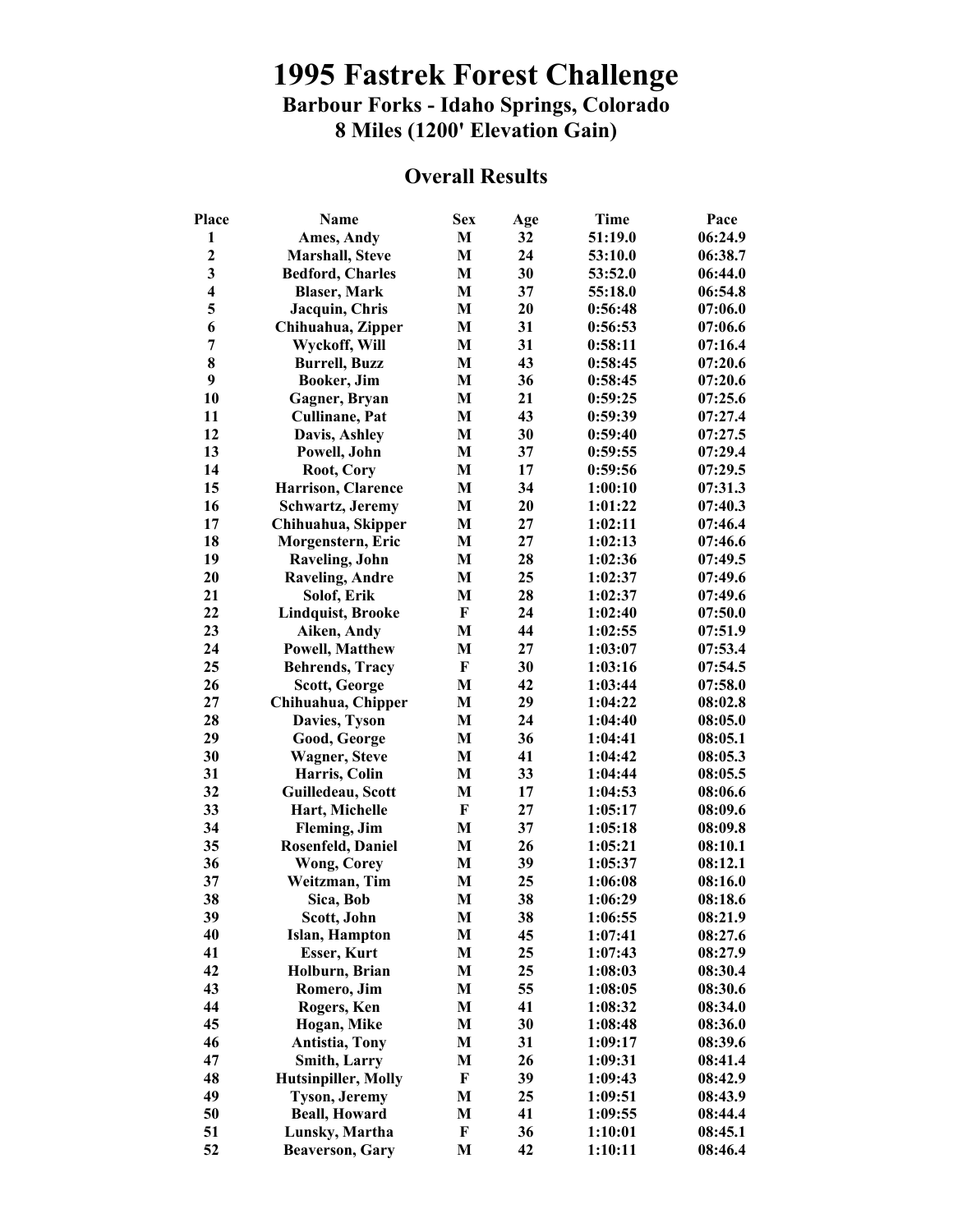| 53         | <b>Fowler, Derrick</b>             | M                         | 28 | 1:10:36 | 08:49.5 |
|------------|------------------------------------|---------------------------|----|---------|---------|
| 54         | <b>Avery, Larry</b>                | M                         | 54 | 1:10:47 | 08:50.9 |
| 55         | Caprera, Dave                      | M                         | 41 | 1:10:55 | 08:51.9 |
| 56         | Meitzmaker, Joe                    | M                         | 31 | 1:11:07 | 08:53.4 |
| 57         | <b>Connolly, Steve</b>             | M                         | 39 | 1:11:08 | 08:53.5 |
| 58         | Nelson, Jon                        | M                         | 50 | 1:11:22 | 08:55.3 |
| 59         | Colleran, Tim                      | M                         | 40 | 1:11:25 | 08:55.6 |
| 60         | Coleman, Mike                      | M                         | 42 | 1:11:26 | 08:55.8 |
| 61         | <b>Tomlinson, Charlie</b>          | M                         | 42 | 1:11:27 | 08:55.9 |
| 62         | <b>Gannon</b> , Bernie             | M                         | 36 | 1:11:35 | 08:56.9 |
| 63         | <b>Ricklefs</b> , Joel             | M                         | 16 | 1:11:37 | 08:57.1 |
| 64         | Kirshbaum, Mike                    | M                         | 29 | 1:11:45 | 08:58.1 |
| 65         | La Voie, Laura                     | F                         | 27 | 1:11:47 | 08:58.4 |
| 66         | <b>Taylor, Teresa</b>              | $\boldsymbol{\mathrm{F}}$ | 35 | 1:11:58 | 08:59.8 |
| 67         | Szymanski, Peter                   | M                         | 29 | 1:12:05 | 09:00.6 |
| 68         | <b>Cyester, Stephen</b>            | M                         | 47 | 1:12:06 | 09:00.8 |
| 69         | Mills, Lisa                        | F                         | 33 | 1:13:22 | 09:10.3 |
| 70         | <b>Hobert, Pennie</b>              | F                         | 48 | 1:13:23 | 09:10.4 |
| 71         | Carroll, John                      | M                         | 35 | 1:13:38 | 09:12.3 |
| 72         | <b>Chong, Geneva</b>               | F                         | 25 | 1:13:56 | 09:14.5 |
| 73         | <b>Stott-Messick, Brianna</b>      | F                         | 16 | 1:14:09 | 09:16.1 |
| 74         | <b>Wedul, Justin</b>               | M                         | 29 | 1:14:10 | 09:16.3 |
| 75         | <b>Skelly, Ken</b>                 | M                         | 41 | 1:14:10 | 09:16.3 |
| 76         | Lee-Sobal, Melissa                 | $\boldsymbol{\mathrm{F}}$ | 39 | 1:14:11 | 09:16.4 |
| 77         | Van Valtier, Karl                  | M                         | 31 | 1:14:19 | 09:17.4 |
| 78         | Parsell, JR                        | M                         | 31 | 1:14:20 | 09:17.5 |
| 79         | Catalano, Carlos                   | M                         | 40 | 1:14:34 | 09:19.3 |
| 80         | Theis, Chuck                       | M                         | 48 | 1:14:50 | 09:21.3 |
| 81         | Esser, Walt                        | M                         | 56 | 1:14:54 | 09:21.7 |
| 82         | Geer, Toni                         | F                         | 35 | 1:15:00 | 09:22.5 |
| 83         | Kornacki, Steve                    | M                         | 46 | 1:15:53 | 09:29.1 |
| 84         | Lemberg, Eckhart                   | M                         | 67 | 1:16:14 | 09:31.8 |
| 85         | <b>Negron</b> , Jose               | M                         | 34 | 1:16:20 | 09:32.5 |
| 86         | Ackerman, Robin                    | F                         | 26 | 1:16:20 | 09:32.5 |
| 87         | Williamson, Larry                  | M                         | 43 | 1:16:21 | 09:32.6 |
| 88         | Proto, Pam                         | $\boldsymbol{\mathrm{F}}$ | 31 | 1:16:31 | 09:33.9 |
| 89         | Goltl, Pat                         | M                         | 21 | 1:16:31 | 09:33.9 |
| 90         | Nelson, Diana                      | F                         | 39 | 1:16:32 | 09:34.0 |
| 91         | <b>Snyder, Scott</b>               | M                         | 40 | 1:16:34 | 09:34.3 |
| 92         | Voss, Karen                        | F                         | 30 | 1:16:36 | 09:34.5 |
| 93         | Benko, Katie                       | F                         | 15 | 1:17:02 | 09:37.8 |
| 94         | <b>Brugh, Mark</b>                 | M                         | 35 | 1:17:30 | 09:41.3 |
| 95         | Swiger, Jeff                       | M                         | 25 | 1:17:51 | 09:43.9 |
| 96         | <b>Hughes, Geraldine</b>           | F                         | 30 | 1:17:52 | 09:44.0 |
| 97         | <b>Uchiteller-Rogers, Michelle</b> | F                         | 38 | 1:17:55 | 09:44.4 |
| 98         | Michow, Linda                      | $\mathbf F$               | 32 | 1:18:14 | 09:46.8 |
| 99         | <b>Stevens, Rick</b>               | M                         | 41 | 1:18:37 | 09:49.6 |
| <b>100</b> | O'Connor, Mark                     | M                         | 30 | 1:18:46 | 09:50.8 |
| 101        | Ward, Arne                         | M                         | 63 | 1:18:47 | 09:50.9 |
| 102        | Darrell, Alyssa                    | ${\bf F}$                 | 15 | 1:18:48 | 09:51.0 |
| 103        | <b>Skelly, Karen</b>               | ${\bf F}$                 | 38 | 1:19:08 | 09:53.5 |
| 104        | Hunter, Wayne                      | M                         | 33 | 1:19:26 | 09:55.7 |
| 105        | <b>Middleton</b> , Kim             | F                         | 33 | 1:19:46 | 09:58.3 |
| 106        | Plasma, Green                      | F                         | 28 | 1:20:04 | 10:00.5 |
| 107        | Komuro, Lisa                       | F                         | 16 | 1:20:05 | 10:00.6 |
| 108        | Redhair, Banni                     | F                         | 25 | 1:20:17 | 10:02.1 |
| 109        | Paige, Lisa                        | F                         | 37 | 1:20:28 | 10:03.5 |
| 110        | O'Rourke, Dave                     | M                         | 34 | 1:20:39 | 10:04.9 |
| 111        | Pyatt, David                       | M                         | 37 | 1:20:40 | 10:05.0 |
| 112        | Pfaff, Jodee                       | $\mathbf F$               | 27 | 1:20:47 | 10:05.9 |
| 113        | Porter, JC                         | M                         | 16 | 1:21:21 | 10:10.1 |
| 114        | McLellan, Steve                    | M                         | 36 | 1:21:23 | 10:10.4 |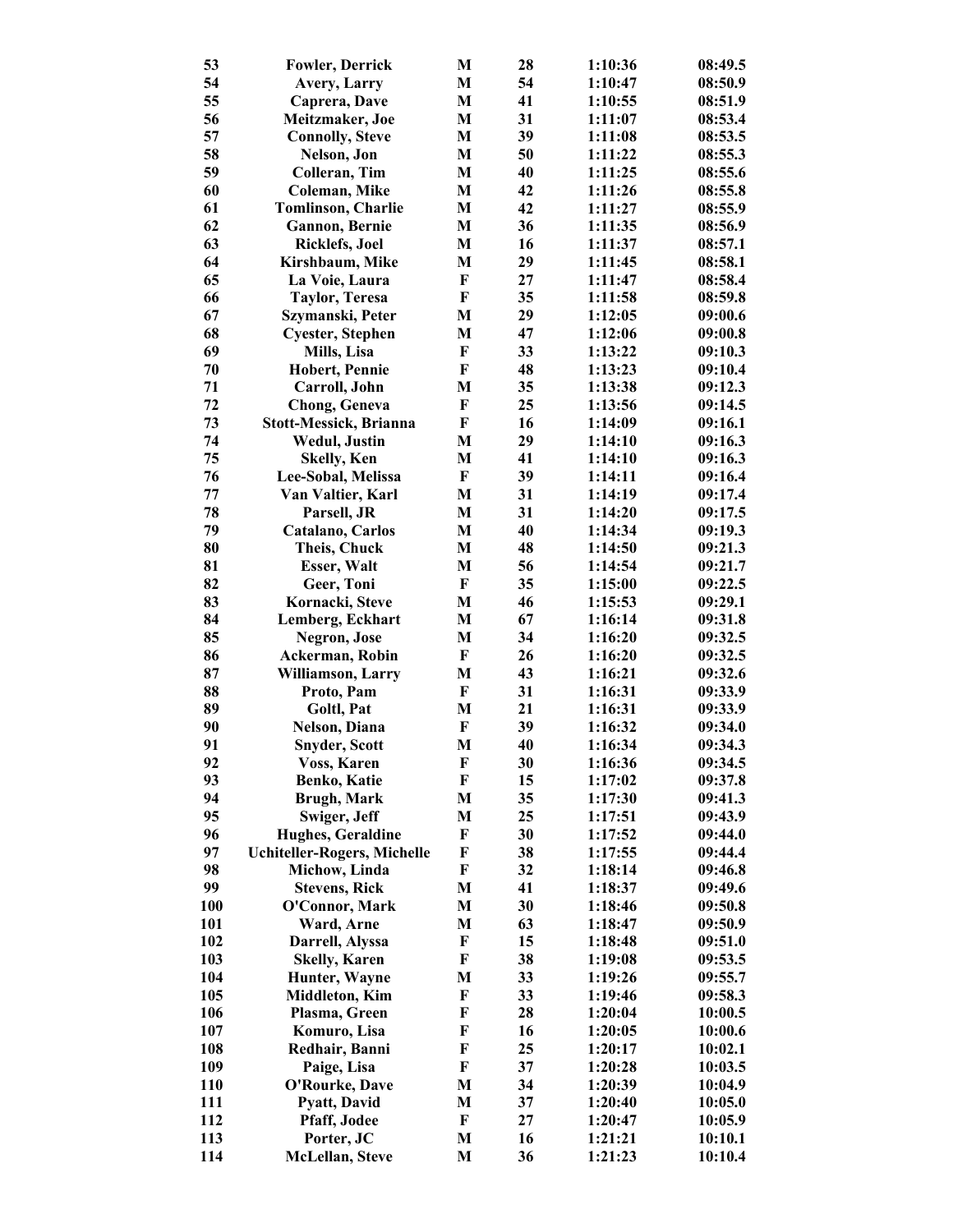| 115        | Beckenbach, Judy            | F                         | 24 | 1:21:36 | 10:12.0            |
|------------|-----------------------------|---------------------------|----|---------|--------------------|
| 116        | <b>Richer, Rodney</b>       | M                         | 27 | 1:21:43 | 10:12.9            |
| 117        | Firebaugh, Ronald           | M                         | 45 | 1:21:53 | 10:14.1            |
| 118        | Johnson, Susan              | F                         | 30 | 1:22:11 | 10:16.4            |
| 119        | Audet, Michael              | M                         | 29 | 1:22:46 | 10:20.8            |
| 120        | Moyle, Bill                 | M                         | 56 | 1:22:47 | 10:20.9            |
| 121        | Kearns, John                | M                         | 55 | 1:22:47 | 10:20.9            |
| 122        | Woodruff, Christi           | F                         | 36 | 1:22:52 | 10:21.5            |
| 123        | <b>Lavelle, Bonnie</b>      | F                         | 34 | 1:23:16 | 10:24.5            |
| 124        | Malara, Brandon             | M                         | 18 | 1:23:19 | 10:24.9            |
| 125        | Levihn, Annie               | $\boldsymbol{\mathrm{F}}$ | 24 | 1:23:20 | 10:25.0            |
| 126        | <b>Roberts, Allen</b>       | M                         | 49 | 1:23:42 | 10:27.8            |
| 127        | Perry, Dale                 | M                         | 38 | 1:23:45 | 10:28.1            |
| 128        | Davey, Susan                | $\boldsymbol{\mathrm{F}}$ | 37 | 1:24:14 | 10:31.8            |
| 129        | Hewes, Bill                 | M                         | 46 | 1:24:15 | 10:31.9            |
| 130        | <b>Morrill, Rinelle</b>     | F                         | 26 | 1:25:04 | 10:38.0            |
| 131        | Kirshbaum, Fred             | M                         | 33 | 1:25:15 | 10:39.4            |
| 132        | <b>Cortese, Phil</b>        | M                         | 46 | 1:25:30 | 10:41.3            |
| 133        | Kroona, Heather             | F                         | 37 | 1:26:14 | 10:46.7            |
| 134        | Mills, John                 | M                         | 44 | 1:26:25 | 10:48.1            |
| 135        | <b>Maloney</b> , Jim        | M                         | 34 | 1:26:46 | 10:50.8            |
| 136        | Hren, Stanley               | M                         | 53 | 1:26:49 | 10:51.1            |
| 137        | <b>Tomlinson</b> , Laura    | $\mathbf F$               | 41 | 1:27:27 | 10:55.9            |
| 138        | Darrell, Autumn             | $\bf F$                   | 16 | 1:27:49 | 10:58.6            |
| 139        | Delman, Reid                | M                         | 27 | 1:28:03 | 11:00.4            |
| 140        | Rybicka, Roger              | M                         | 47 | 1:28:13 | 11:01.6            |
| 141        | <b>Corbett, Maggie</b>      | $\mathbf F$               | 23 | 1:28:51 | 11:06.4            |
| 142        | Morgan, Anne                | F                         | 53 | 1:29:15 | 11:09.4            |
| 143        | Smith, Elizabeth            | F                         | 28 | 1:29:52 | 11:14.0            |
| 144        | Rondeau, Kathy              | ${\bf F}$                 | 36 | 1:30:30 | 11:18.8            |
| 145        | <b>Benko, Larry</b>         | M                         | 45 | 1:30:31 | 11:18.9            |
| 146        | <b>Hayes</b> , Don          | M                         | 63 | 1:30:32 | 11:19.0            |
| 147        | Campbell, Lee               | M                         | 54 | 1:32:05 | 11:30.6            |
| 148        | Firebaugh, Kathy            | $\mathbf F$               | 40 | 1:32:11 | 11:31.4            |
| 149        | Maksen, K                   | $\boldsymbol{\mathrm{F}}$ | 34 | 1:33:10 | 11:38.7            |
| 150        | Miller, John                | M                         | 36 | 1:33:10 | 11:38.7            |
| 151        | Pierson, Mike               | M                         | 34 | 1:33:11 | 11:38.9            |
| 152        | <b>McDermott, Steve</b>     | M                         | 50 | 1:34:05 | 11:45.6            |
| 153        | Dehaan, Vici                | F                         | 60 | 1:34:21 | 11:47.6            |
| 154        | Green, George               | M                         | 50 | 1:34:24 | 11:48.0            |
| 155        | <b>Green, Robert Lee</b>    | M                         | 56 | 1:34:40 | 11:50.0            |
| 156        | <b>Smith, Leanne</b>        | F                         | 43 | 1:38:50 | 12:21.3            |
| 157        | <b>Smith, Doug</b>          | M                         | 52 | 1:38:51 | 12:21.4            |
| 158        | <b>Thomas, Mary</b>         | F                         | 32 | 1:40:08 | 12:31.0            |
| 159        | <b>Female</b> , Dee         | F                         | 99 | 1:40:27 | 12:33.4            |
| 160        | <b>Fleming, Deborah</b>     | F                         | 34 | 1:40:28 | 12:33.5            |
| 161        | <b>Dedoes, Colleen</b>      | F                         | 32 | 1:40:46 | 12:35.8            |
| 162        | <b>Bristow</b> , Paul       | M                         | 41 | 1:40:49 | 12:36.1            |
| 163        | Morse, Richard              | M                         | 46 | 1:40:56 | 12:37.0            |
| 164        | Davis, Jonimarie            | F                         | 42 | 1:42:33 | 12:49.1            |
| 165        | Johnson, Melissa            | F                         | 29 | 1:43:56 | 12:59.5            |
| 166        | Woodin, Patricia            | F                         | 39 | 1:44:21 | 13:02.6            |
| 167        | Billau, Melissa             | F                         | 16 | 1:45:15 | 13:09.4            |
|            |                             |                           | 45 |         |                    |
| 168<br>169 | Moore, Mike                 | M<br>M                    | 33 | 1:45:34 | 13:11.8<br>13:24.5 |
| 170        | Thomas, Dan<br>Werner, Jake | M                         | 41 | 1:47:16 | 13:24.6            |
|            |                             |                           |    | 1:47:17 |                    |
| 171        | <b>Unknown</b>              |                           |    | 1:49:25 | 13:40.6            |
| 172        | McTighe, Alannah            | F                         | 44 | 1:51:47 | 13:58.4            |
| 173        | <b>Wachtel, Scott</b>       | M                         | 35 | 1:54:16 | 14:17.0            |
| 174        | Dahl, Karen                 | $\mathbf{F}$              | 36 | 1:54:17 | 14:17.1            |
| 175        | Porter, Monty               | M                         | 13 | 2:04:10 | 15:31.2            |
| 176        | <b>Braun</b> , Tom          | M                         | 47 | 2:04:21 | 15:32.6            |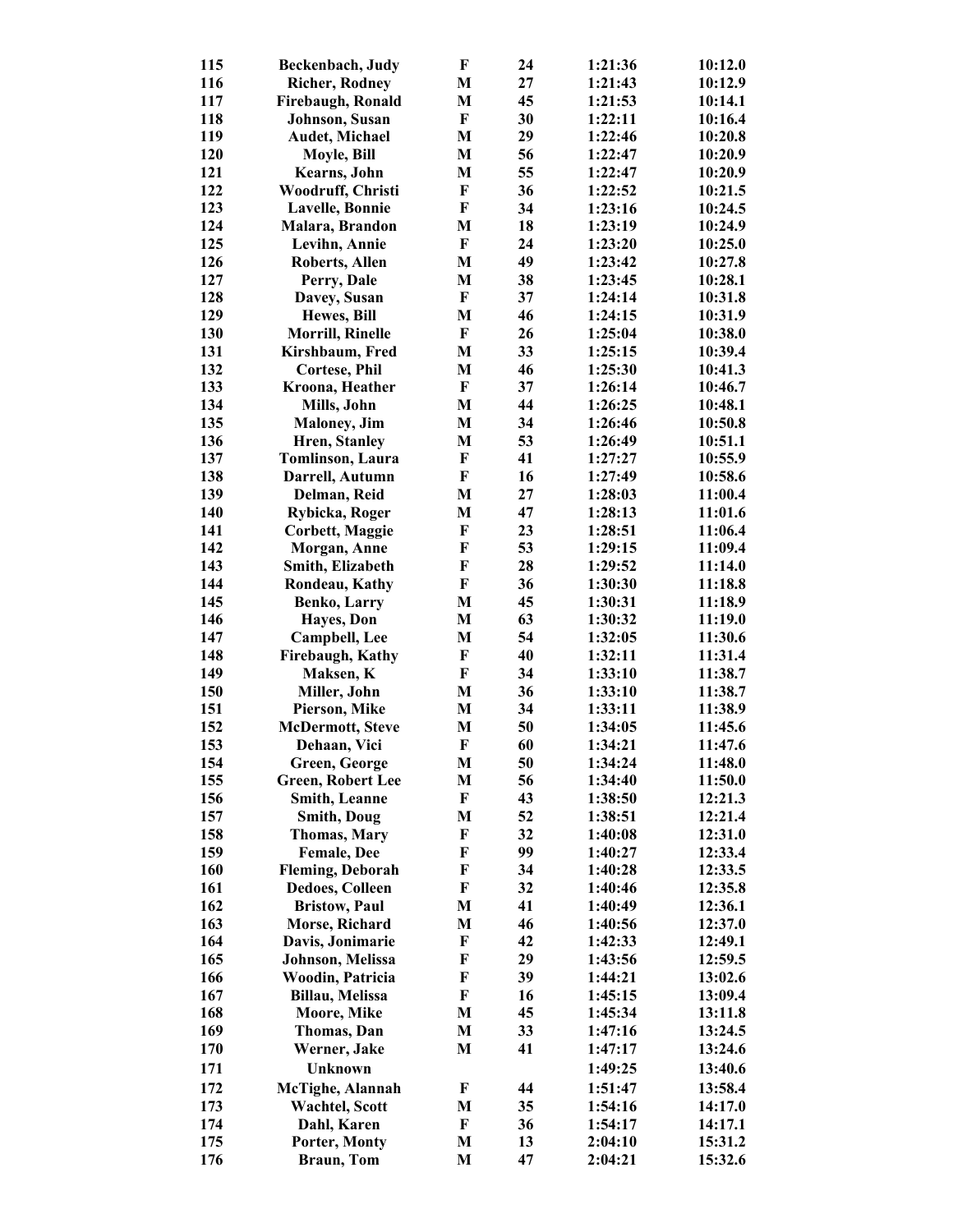| 177        | Gremse, Sheila           | К | 50 | 2:08:34 | 16:04.2 |
|------------|--------------------------|---|----|---------|---------|
| 178        | <b>Hartley, Michelle</b> |   | 25 | 2:13:59 | 16:44.9 |
| 179        | Halsey, Margaret         | F | 44 | 2:14:00 | 16:45.0 |
| <b>180</b> | Harris, Dick             | м | 62 | 2:33:01 | 19:07.6 |

## **Results By Age Group**

| Place                   | Overall | <b>Name</b>                        | <b>Sex</b>   | Age | <b>Time</b> | Pace    |
|-------------------------|---------|------------------------------------|--------------|-----|-------------|---------|
|                         |         | <b>Female 15-19</b>                |              |     |             |         |
| $\mathbf{1}$            | 73      | <b>Stott-Messick, Brianna</b>      | F            | 16  | 1:14:09     | 09:16.1 |
| $\boldsymbol{2}$        | 93      | Benko, Katie                       | F            | 15  | 1:17:02     | 09:37.8 |
| $\mathbf{3}$            | 102     | Darrell, Alyssa                    | $\mathbf F$  | 15  | 1:18:48     | 09:51.0 |
| $\overline{\mathbf{4}}$ | 107     | Komuro, Lisa                       | F            | 16  | 1:20:05     | 10:00.6 |
| 5                       | 138     | Darrell, Autumn                    | $\mathbf F$  | 16  | 1:27:49     | 10:58.6 |
| 6                       | 167     | Billau, Melissa                    | F            | 16  | 1:45:15     | 13:09.4 |
|                         |         | Female 20-29                       |              |     |             |         |
| $\mathbf{1}$            | 22      | <b>Lindquist, Brooke</b>           | F            | 24  | 1:02:40     | 07:50.0 |
| $\overline{\mathbf{c}}$ | 33      | Hart, Michelle                     | F            | 27  | 1:05:17     | 08:09.6 |
| $\overline{\mathbf{3}}$ | 65      | La Voie, Laura                     | F            | 27  | 1:11:47     | 08:58.4 |
| $\overline{\mathbf{4}}$ | 72      | <b>Chong, Geneva</b>               | F            | 25  | 1:13:56     | 09:14.5 |
| 5                       | 86      | Ackerman, Robin                    | F            | 26  | 1:16:20     | 09:32.5 |
| 6                       | 106     | Plasma, Green                      | F            | 28  | 1:20:04     | 10:00.5 |
| $\overline{7}$          | 108     | Redhair, Banni                     | F            | 25  | 1:20:17     | 10:02.1 |
| 8                       | 112     | Pfaff, Jodee                       | F            | 27  | 1:20:47     | 10:05.9 |
| 9                       | 115     | Beckenbach, Judy                   | F            | 24  | 1:21:36     | 10:12.0 |
| 10                      | 125     | Levihn, Annie                      | F            | 24  | 1:23:20     | 10:25.0 |
| 11                      | 130     | <b>Morrill, Rinelle</b>            | F            | 26  | 1:25:04     | 10:38.0 |
| 12                      | 141     | <b>Corbett, Maggie</b>             | F            | 23  | 1:28:51     | 11:06.4 |
| 13                      | 143     | Smith, Elizabeth                   | F            | 28  | 1:29:52     | 11:14.0 |
| 14                      | 165     | Johnson, Melissa                   | F            | 29  | 1:43:56     | 12:59.5 |
| 15                      | 178     | Hartley, Michelle                  | F            | 25  | 2:13:59     | 16:44.9 |
|                         |         | <b>Female 30-39</b>                |              |     |             |         |
| $\mathbf{1}$            | 25      | <b>Behrends, Tracy</b>             | F            | 30  | 1:03:16     | 07:54.5 |
| $\boldsymbol{2}$        | 48      | <b>Hutsinpiller, Molly</b>         | $\mathbf F$  | 39  | 1:09:43     | 08:42.9 |
| $\overline{\mathbf{3}}$ | 51      | Lunsky, Martha                     | F            | 36  | 1:10:01     | 08:45.1 |
| $\overline{\mathbf{4}}$ | 66      | <b>Taylor, Teresa</b>              | F            | 35  | 1:11:58     | 08:59.8 |
| 5                       | 69      | Mills, Lisa                        | F            | 33  | 1:13:22     | 09:10.3 |
| 6                       | 76      | Lee-Sobal, Melissa                 | $\mathbf F$  | 39  | 1:14:11     | 09:16.4 |
| $\overline{7}$          | 82      | Geer, Toni                         | F            | 35  | 1:15:00     | 09:22.5 |
| 8                       | 88      | Proto, Pam                         | $\mathbf F$  | 31  | 1:16:31     | 09:33.9 |
| 9                       | 90      | Nelson, Diana                      | $\mathbf F$  | 39  | 1:16:32     | 09:34.0 |
| 10                      | 92      | Voss, Karen                        | F            | 30  | 1:16:36     | 09:34.5 |
| 11                      | 96      | <b>Hughes, Geraldine</b>           | $\mathbf{F}$ | 30  | 1:17:52     | 09:44.0 |
| 12                      | 97      | <b>Uchiteller-Rogers, Michelle</b> | F            | 38  | 1:17:55     | 09:44.4 |
| 13                      | 98      | Michow, Linda                      | F            | 32  | 1:18:14     | 09:46.8 |
| 14                      | 103     | <b>Skelly, Karen</b>               | F            | 38  | 1:19:08     | 09:53.5 |
| 15                      | 105     | <b>Middleton, Kim</b>              | F            | 33  | 1:19:46     | 09:58.3 |
| 16                      | 109     | Paige, Lisa                        | F            | 37  | 1:20:28     | 10:03.5 |
| 17                      | 118     | Johnson, Susan                     | F            | 30  | 1:22:11     | 10:16.4 |
| 18                      | 122     | Woodruff, Christi                  | F            | 36  | 1:22:52     | 10:21.5 |
| 19                      | 123     | <b>Lavelle, Bonnie</b>             | F            | 34  | 1:23:16     | 10:24.5 |
| 20                      | 128     | Davey, Susan                       | F            | 37  | 1:24:14     | 10:31.8 |
| 21                      | 133     | Kroona, Heather                    | F            | 37  | 1:26:14     | 10:46.7 |
| 22                      | 144     | Rondeau, Kathy                     | F            | 36  | 1:30:30     | 11:18.8 |
| 23                      | 149     | Maksen, K                          | F            | 34  | 1:33:10     | 11:38.7 |
| 24                      | 158     | <b>Thomas, Mary</b>                | F            | 32  | 1:40:08     | 12:31.0 |
| 25                      | 160     | <b>Fleming, Deborah</b>            | F            | 34  | 1:40:28     | 12:33.5 |
| 26                      | 161     | <b>Dedoes, Colleen</b>             | F            | 32  | 1:40:46     | 12:35.8 |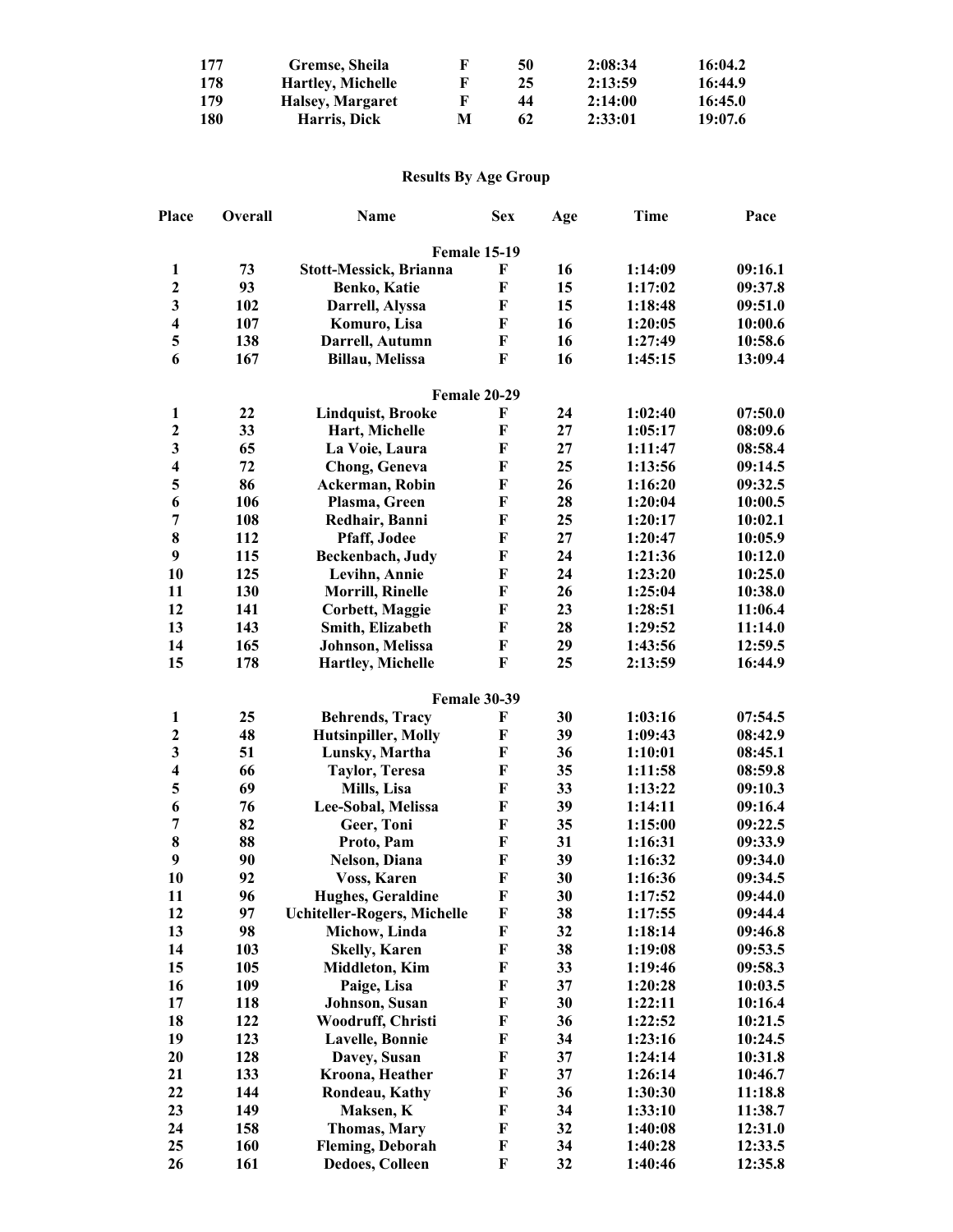| 27                      | 166                     | Woodin, Patricia         | F                   | 39 | 1:44:21 | 13:02.6 |
|-------------------------|-------------------------|--------------------------|---------------------|----|---------|---------|
| 28                      | 174                     | Dahl, Karen              | F                   | 36 | 1:54:17 | 14:17.1 |
|                         |                         |                          |                     |    |         |         |
|                         |                         |                          | Female 40-49        |    |         |         |
| $\mathbf{1}$            | 70                      | <b>Hobert, Pennie</b>    | F                   | 48 | 1:13:23 | 09:10.4 |
| $\mathbf{2}$            | 137                     | <b>Tomlinson</b> , Laura | F                   | 41 | 1:27:27 | 10:55.9 |
| 3                       | 148                     | Firebaugh, Kathy         | F                   | 40 | 1:32:11 | 11:31.4 |
| $\overline{\mathbf{4}}$ | 156                     | Smith, Leanne            | F                   | 43 | 1:38:50 | 12:21.3 |
| 5                       | 164                     | Davis, Jonimarie         | $\mathbf F$         | 42 | 1:42:33 | 12:49.1 |
| 6                       | 172                     | McTighe, Alannah         | $\mathbf F$         | 44 | 1:51:47 | 13:58.4 |
| 7                       | 179                     | Halsey, Margaret         | F                   | 44 | 2:14:00 | 16:45.0 |
|                         |                         |                          |                     |    |         |         |
|                         |                         |                          | <b>Female 50-59</b> |    |         |         |
| 1                       | 142                     | Morgan, Anne             | F                   | 53 | 1:29:15 | 11:09.4 |
| $\overline{2}$          | 177                     | Gremse, Sheila           | F                   | 50 | 2:08:34 | 16:04.2 |
|                         |                         |                          |                     |    |         |         |
|                         |                         |                          | Female 60-69        |    |         |         |
| 1                       | 153                     | Dehaan, Vici             | F                   | 60 | 1:34:21 | 11:47.6 |
|                         |                         |                          |                     |    |         |         |
|                         |                         |                          | Male 14 & Under     |    |         |         |
| 1                       | 175                     | Porter, Monty            | M                   | 13 | 2:04:10 | 15:31.2 |
|                         |                         |                          |                     |    |         |         |
|                         |                         |                          | <b>Male 15-19</b>   |    |         |         |
| 1                       | 14                      | Root, Cory               | М                   | 17 | 0:59:56 | 07:29.5 |
| $\mathbf{2}$            | 32                      | Guilledeau, Scott        | M                   | 17 | 1:04:53 | 08:06.6 |
| 3                       | 63                      | <b>Ricklefs, Joel</b>    | M                   | 16 | 1:11:37 | 08:57.1 |
| $\overline{\mathbf{4}}$ | 113                     | Porter, JC               | M                   | 16 | 1:21:21 | 10:10.1 |
| 5                       | 124                     | Malara, Brandon          | M                   | 18 | 1:23:19 | 10:24.9 |
|                         |                         |                          |                     |    |         |         |
|                         |                         |                          | <b>Male 20-29</b>   |    |         |         |
| $\mathbf{1}$            | $\boldsymbol{2}$        | Marshall, Steve          | M                   | 24 | 53:10.0 | 06:38.7 |
| $\mathbf{2}$            | 5                       | Jacquin, Chris           | M                   | 20 | 0:56:48 | 07:06.0 |
| 3                       | 10                      | Gagner, Bryan            | M                   | 21 | 0:59:25 | 07:25.6 |
| 4                       | 16                      | Schwartz, Jeremy         | M                   | 20 | 1:01:22 | 07:40.3 |
| 5                       | 17                      | Chihuahua, Skipper       | M                   | 27 | 1:02:11 | 07:46.4 |
| 6                       | 18                      | Morgenstern, Eric        | M                   | 27 | 1:02:13 | 07:46.6 |
| 7                       | 19                      | <b>Raveling</b> , John   | M                   | 28 | 1:02:36 | 07:49.5 |
| 8                       | 20                      | <b>Raveling, Andre</b>   | M                   | 25 | 1:02:37 | 07:49.6 |
| 9                       | 21                      | Solof, Erik              | M                   | 28 | 1:02:37 | 07:49.6 |
| 10                      | 24                      | <b>Powell, Matthew</b>   | M                   | 27 | 1:03:07 | 07:53.4 |
| 11                      | 27                      | Chihuahua, Chipper       | M                   | 29 | 1:04:22 | 08:02.8 |
| 12                      | 28                      | Davies, Tyson            | M                   | 24 | 1:04:40 | 08:05.0 |
| 13                      | 35                      | Rosenfeld, Daniel        | M                   | 26 | 1:05:21 | 08:10.1 |
| 14                      | 37                      | Weitzman, Tim            | M                   | 25 | 1:06:08 | 08:16.0 |
| 15                      | 41                      | <b>Esser, Kurt</b>       | M                   | 25 | 1:07:43 | 08:27.9 |
| 16                      | 42                      | Holburn, Brian           | M                   | 25 | 1:08:03 | 08:30.4 |
| 17                      | 47                      | Smith, Larry             | M                   | 26 | 1:09:31 | 08:41.4 |
| 18                      | 49                      | <b>Tyson, Jeremy</b>     | M                   | 25 | 1:09:51 | 08:43.9 |
| 19                      | 53                      | <b>Fowler, Derrick</b>   | M                   | 28 | 1:10:36 | 08:49.5 |
| 20                      | 64                      | Kirshbaum, Mike          | $\mathbf{M}$        | 29 | 1:11:45 | 08:58.1 |
| 21                      | 67                      | Szymanski, Peter         | $\mathbf{M}$        | 29 | 1:12:05 | 09:00.6 |
| 22                      | 74                      | <b>Wedul, Justin</b>     | $\mathbf{M}$        | 29 | 1:14:10 | 09:16.3 |
| 23                      | 89                      | Goltl, Pat               | M                   | 21 | 1:16:31 | 09:33.9 |
| 24                      | 95                      | Swiger, Jeff             | M                   | 25 | 1:17:51 | 09:43.9 |
| 25                      | 116                     | <b>Richer, Rodney</b>    | M                   | 27 | 1:21:43 | 10:12.9 |
| 26                      | 119                     | Audet, Michael           | M                   | 29 | 1:22:46 | 10:20.8 |
| 27                      | 139                     | Delman, Reid             | M                   | 27 | 1:28:03 | 11:00.4 |
|                         |                         |                          |                     |    |         |         |
|                         |                         |                          | <b>Male 30-39</b>   |    |         |         |
| $\mathbf{1}$            | 1                       | Ames, Andy               | M                   | 32 | 51:19.0 | 06:24.9 |
| $\mathbf{2}$            | 3                       | <b>Bedford, Charles</b>  | M                   | 30 | 53:52.0 | 06:44.0 |
| $\overline{\mathbf{3}}$ | $\overline{\mathbf{4}}$ | <b>Blaser, Mark</b>      | M                   | 37 | 55:18.0 | 06:54.8 |
|                         |                         |                          |                     |    |         |         |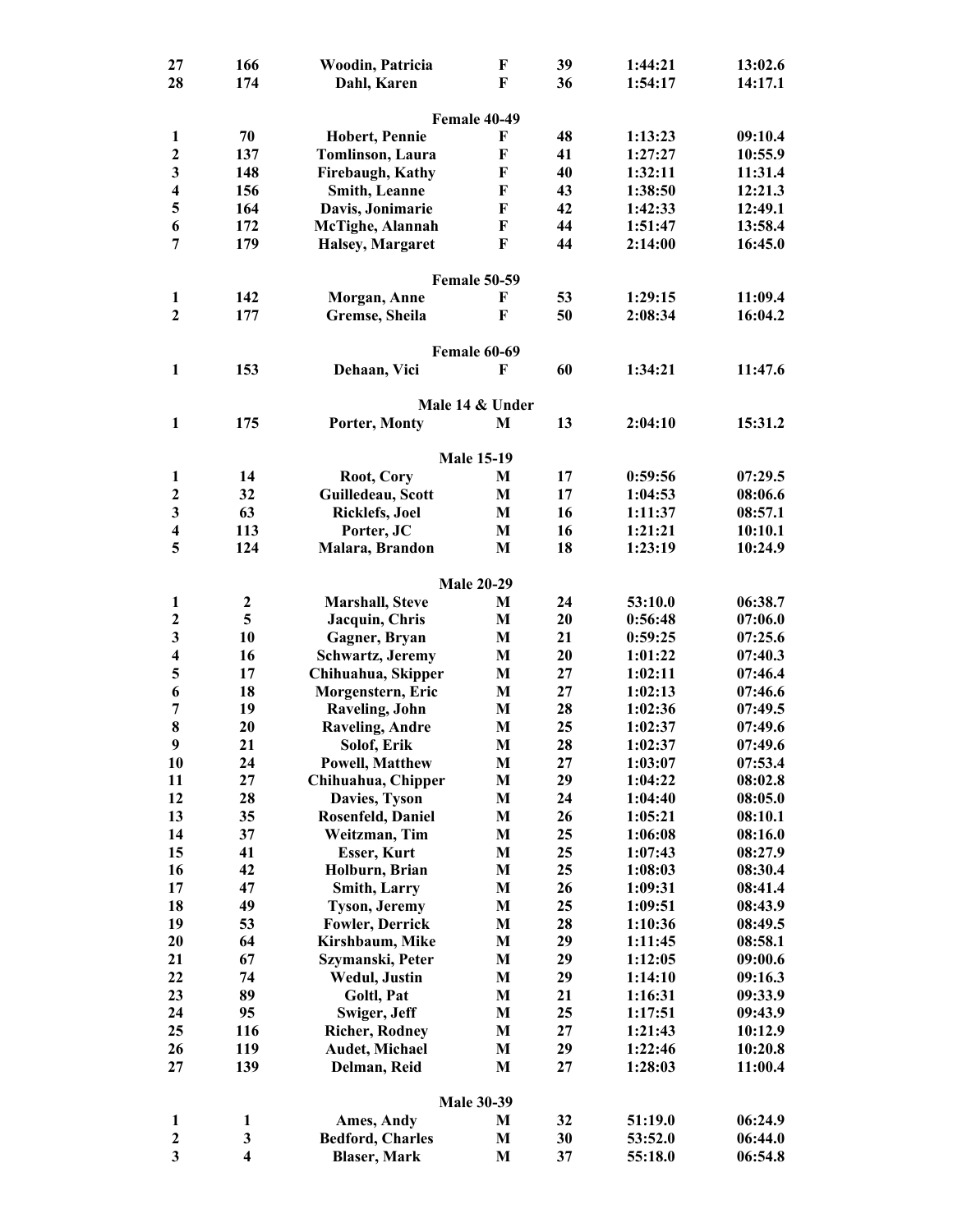| $\overline{\mathbf{4}}$ | 6   | Chihuahua, Zipper         | M                 | 31 | 0:56:53 | 07:06.6 |
|-------------------------|-----|---------------------------|-------------------|----|---------|---------|
| 5                       | 7   | Wyckoff, Will             | M                 | 31 | 0:58:11 | 07:16.4 |
| 6                       | 9   | Booker, Jim               | $\mathbf{M}$      | 36 | 0:58:45 | 07:20.6 |
| 7                       | 12  | Davis, Ashley             | M                 | 30 | 0:59:40 | 07:27.5 |
| 8                       | 13  | Powell, John              | M                 | 37 | 0:59:55 | 07:29.4 |
| 9                       | 15  | Harrison, Clarence        | M                 | 34 | 1:00:10 | 07:31.3 |
| 10                      | 29  | Good, George              | M                 | 36 | 1:04:41 | 08:05.1 |
| 11                      | 31  | Harris, Colin             | $\mathbf{M}$      | 33 | 1:04:44 | 08:05.5 |
| 12                      | 34  | Fleming, Jim              | M                 | 37 | 1:05:18 | 08:09.8 |
| 13                      | 36  | <b>Wong, Corey</b>        | M                 | 39 | 1:05:37 | 08:12.1 |
| 14                      | 38  | Sica, Bob                 | M                 | 38 | 1:06:29 | 08:18.6 |
| 15                      | 39  | Scott, John               | M                 | 38 | 1:06:55 | 08:21.9 |
| 16                      | 45  | Hogan, Mike               | M                 | 30 | 1:08:48 | 08:36.0 |
| 17                      | 46  | Antistia, Tony            | $\mathbf{M}$      | 31 | 1:09:17 | 08:39.6 |
| 18                      | 56  | Meitzmaker, Joe           | $\mathbf{M}$      | 31 | 1:11:07 | 08:53.4 |
| 19                      | 57  | <b>Connolly, Steve</b>    | M                 | 39 | 1:11:08 | 08:53.5 |
| 20                      | 62  |                           |                   | 36 | 1:11:35 |         |
|                         |     | <b>Gannon</b> , Bernie    | M                 |    |         | 08:56.9 |
| 21                      | 71  | Carroll, John             | M                 | 35 | 1:13:38 | 09:12.3 |
| 22                      | 77  | Van Valtier, Karl         | M                 | 31 | 1:14:19 | 09:17.4 |
| 23                      | 78  | Parsell, JR               | M                 | 31 | 1:14:20 | 09:17.5 |
| 24                      | 85  | Negron, Jose              | M                 | 34 | 1:16:20 | 09:32.5 |
| 25                      | 94  | <b>Brugh, Mark</b>        | M                 | 35 | 1:17:30 | 09:41.3 |
| 26                      | 100 | O'Connor, Mark            | M                 | 30 | 1:18:46 | 09:50.8 |
| 27                      | 104 | Hunter, Wayne             | M                 | 33 | 1:19:26 | 09:55.7 |
| 28                      | 110 | O'Rourke, Dave            | M                 | 34 | 1:20:39 | 10:04.9 |
| 29                      | 111 | Pyatt, David              | $\mathbf{M}$      | 37 | 1:20:40 | 10:05.0 |
| 30                      | 114 | McLellan, Steve           | $\mathbf{M}$      | 36 | 1:21:23 | 10:10.4 |
| 31                      | 127 | Perry, Dale               | M                 | 38 | 1:23:45 | 10:28.1 |
| 32                      | 131 | Kirshbaum, Fred           | M                 | 33 | 1:25:15 | 10:39.4 |
| 33                      | 135 | <b>Maloney</b> , Jim      | M                 | 34 | 1:26:46 | 10:50.8 |
| 34                      | 150 | Miller, John              | M                 | 36 | 1:33:10 | 11:38.7 |
| 35                      | 151 | Pierson, Mike             | M                 | 34 | 1:33:11 | 11:38.9 |
| 36                      | 169 | Thomas, Dan               | $\mathbf{M}$      | 33 | 1:47:16 | 13:24.5 |
| 37                      | 173 | <b>Wachtel, Scott</b>     | M                 | 35 | 1:54:16 | 14:17.0 |
|                         |     |                           |                   |    |         |         |
|                         |     |                           | <b>Male 40-49</b> |    |         |         |
| 1                       | 8   | <b>Burrell, Buzz</b>      | M                 | 43 | 0:58:45 | 07:20.6 |
| $\mathbf{2}$            | 11  | <b>Cullinane</b> , Pat    | $\mathbf{M}$      | 43 | 0:59:39 | 07:27.4 |
| 3                       | 23  | Aiken, Andy               | M                 | 44 | 1:02:55 | 07:51.9 |
| 4                       | 26  | <b>Scott, George</b>      | M                 | 42 | 1:03:44 | 07:58.0 |
| 5                       | 30  | <b>Wagner, Steve</b>      | M                 | 41 | 1:04:42 | 08:05.3 |
| 6                       | 40  | Islan, Hampton            | M                 | 45 | 1:07:41 | 08:27.6 |
| 7                       | 44  | Rogers, Ken               | M                 | 41 | 1:08:32 | 08:34.0 |
| 8                       | 50  | <b>Beall, Howard</b>      | M                 | 41 | 1:09:55 | 08:44.4 |
| 9                       | 52  | <b>Beaverson, Gary</b>    | M                 | 42 | 1:10:11 | 08:46.4 |
| 10                      | 55  | Caprera, Dave             | M                 | 41 | 1:10:55 | 08:51.9 |
| 11                      | 59  | Colleran, Tim             | M                 | 40 | 1:11:25 | 08:55.6 |
| 12                      | 60  | <b>Coleman, Mike</b>      | M                 | 42 | 1:11:26 | 08:55.8 |
| 13                      | 61  | <b>Tomlinson, Charlie</b> | M                 | 42 | 1:11:27 | 08:55.9 |
| 14                      | 68  | <b>Cyester, Stephen</b>   | M                 | 47 | 1:12:06 | 09:00.8 |
| 15                      | 75  | <b>Skelly, Ken</b>        | M                 | 41 | 1:14:10 | 09:16.3 |
| 16                      | 79  | Catalano, Carlos          | M                 | 40 | 1:14:34 | 09:19.3 |
| 17                      | 80  | Theis, Chuck              | M                 | 48 | 1:14:50 | 09:21.3 |
| 18                      | 83  | Kornacki, Steve           | M                 | 46 | 1:15:53 | 09:29.1 |
| 19                      |     |                           |                   |    |         |         |
|                         | 87  | Williamson, Larry         | M                 | 43 | 1:16:21 | 09:32.6 |
| 20                      | 91  | <b>Snyder, Scott</b>      | M                 | 40 | 1:16:34 | 09:34.3 |
| 21                      | 99  | <b>Stevens, Rick</b>      | M                 | 41 | 1:18:37 | 09:49.6 |
| 22                      | 117 | Firebaugh, Ronald         | M                 | 45 | 1:21:53 | 10:14.1 |
| 23                      | 126 | <b>Roberts, Allen</b>     | M                 | 49 | 1:23:42 | 10:27.8 |
| 24                      | 129 | Hewes, Bill               | M                 | 46 | 1:24:15 | 10:31.9 |
| 25                      | 132 | <b>Cortese, Phil</b>      | M                 | 46 | 1:25:30 | 10:41.3 |
| 26                      | 134 | Mills, John               | M                 | 44 | 1:26:25 | 10:48.1 |